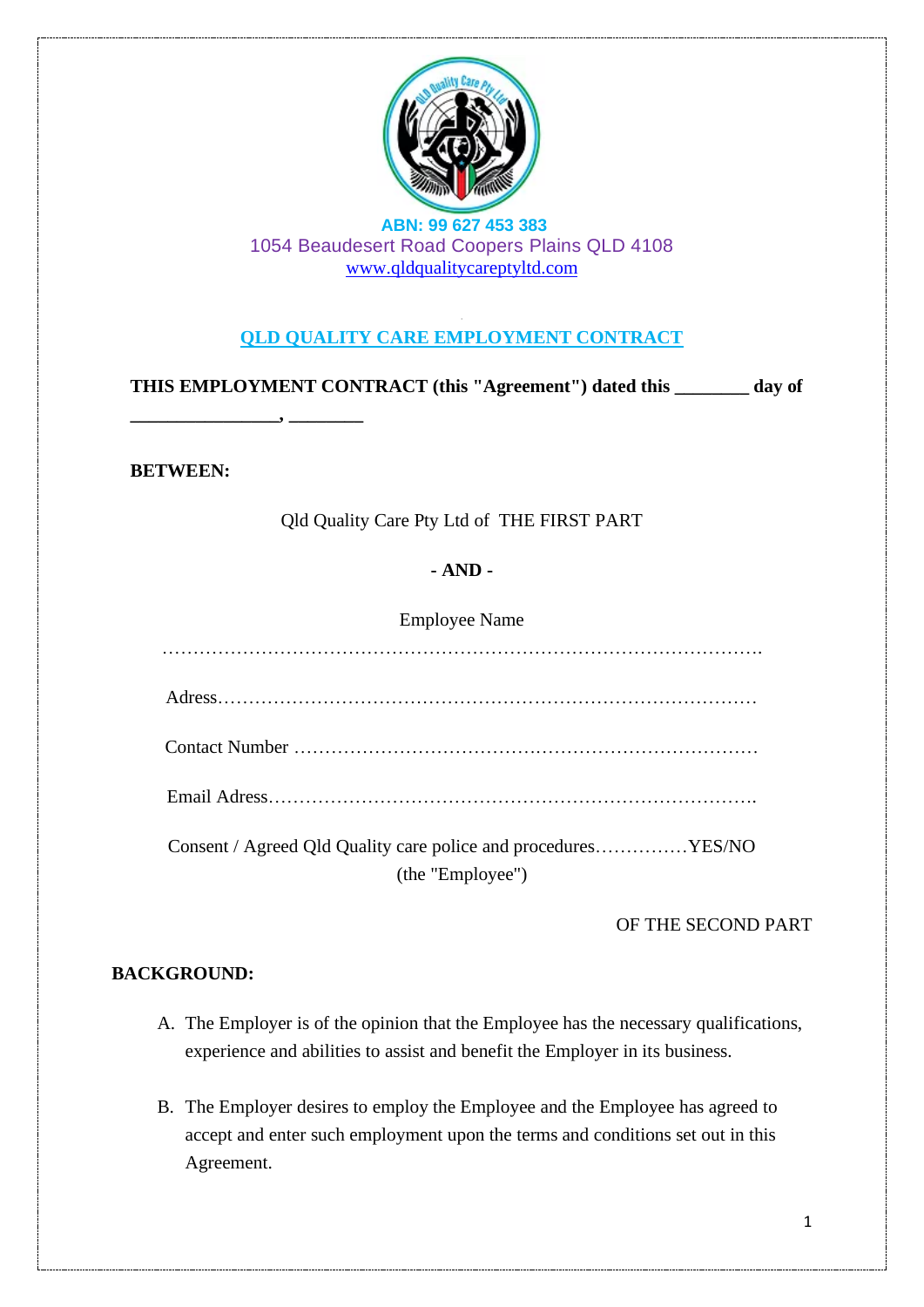

**IN CONSIDERATION OF** the matters described above and of the mutual benefits and obligations set forth in this Agreement, the receipt and sufficiency of which consideration is hereby acknowledged, the parties to this Agreement agree as follows:

### 1. **Commencement Date and Term**

- 1.1 The Employee commenced
	- Causal role
	- Part time permanent
	- Full-time Permanent employment with the Employer on the date………………………………………. (the "Commencement Date").

# 2. **Job Title and Description**

2.1 The initial job title of the Employee will be……………………………………….. The initial job duties the Employee will be expected to perform will be the following:

\_\_\_\_\_\_\_\_\_\_\_\_\_\_\_\_\_\_\_\_\_\_\_\_\_\_\_\_\_\_\_\_\_\_\_\_\_\_\_\_\_\_\_\_\_\_\_\_\_\_\_\_\_\_\_\_\_\_\_\_

- 2.2 The Employee agrees to be employed on the terms and conditions set out in this Agreement. The Employee agrees to be subject to the general supervision of and act pursuant to the orders, advice and direction of the Employer.
- 2.3 The Employee will perform any and all duties as requested by the Employer that are reasonable and that are customarily performed by a person holding a similar position in the industry or business of the Employer.
- 2.4 The Employer may make changes to the job title or duties of the Employee where the changes would be considered reasonable for a similar position in the industry or business of the Employer. The Employee's job title or duties may be changed by agreement and with the approval of both the Employee and the Employer or after a notice period required under law.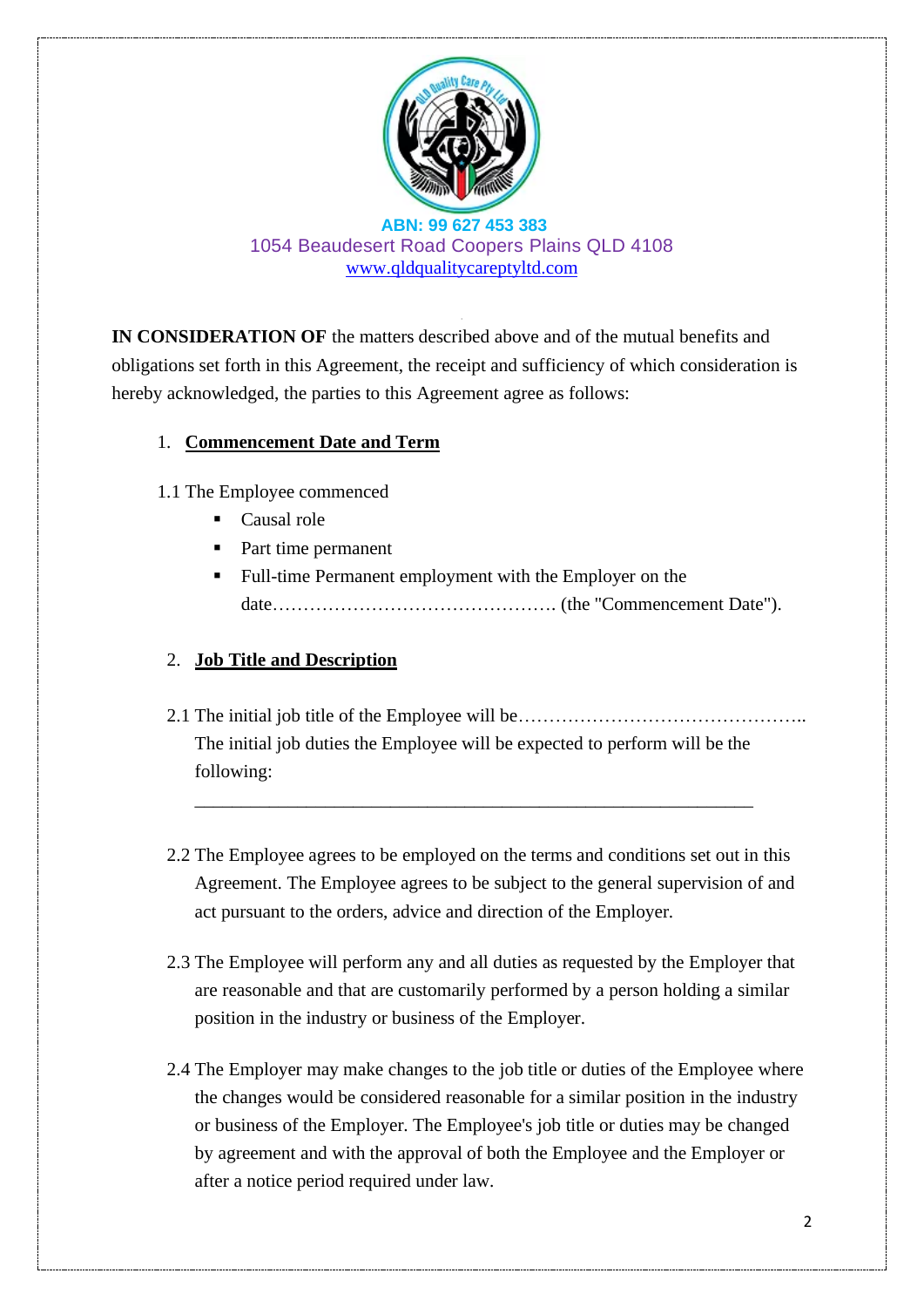

2.5 The Employee agrees to abide by the Employer's rules, regulations, policies and practices, including those concerning work schedules, vacation and sick leave, as they may from time to time be adopted or modified.

### 3. **Employee Compensation**

- 3.1 Compensation paid to the Employee for the services rendered by the Employee as required by this Agreement (the "Compensation") will include an hourly wage at the rate of \$23.00.
- 3.2 This Compensation will be payable twice per month while this Agreement is in force. The Employer is entitled to deduct from the Employee's Compensation, or from any other compensation in whatever form, any applicable deductions and remittances as required by law.
- 3.3 The Employee understands and agrees that any additional remuneration paid to the Employee in the form of bonuses or other similar incentive remuneration will rest in the sole discretion of the Employer and that the Employee will not earn or accrue any right to incentive remuneration by reason of the Employee's employment.
- 3.4 The Employer will reimburse the Employee for all reasonable expenses, in accordance with the Employer's lawful policies as in effect from time to time, including but not limited to, any travel and entertainment expenses incurred by the Employee in connection with the business of the Employer. Expenses will be paid within a reasonable time after submission of acceptable supporting documentation.

### 4. **Superannuation**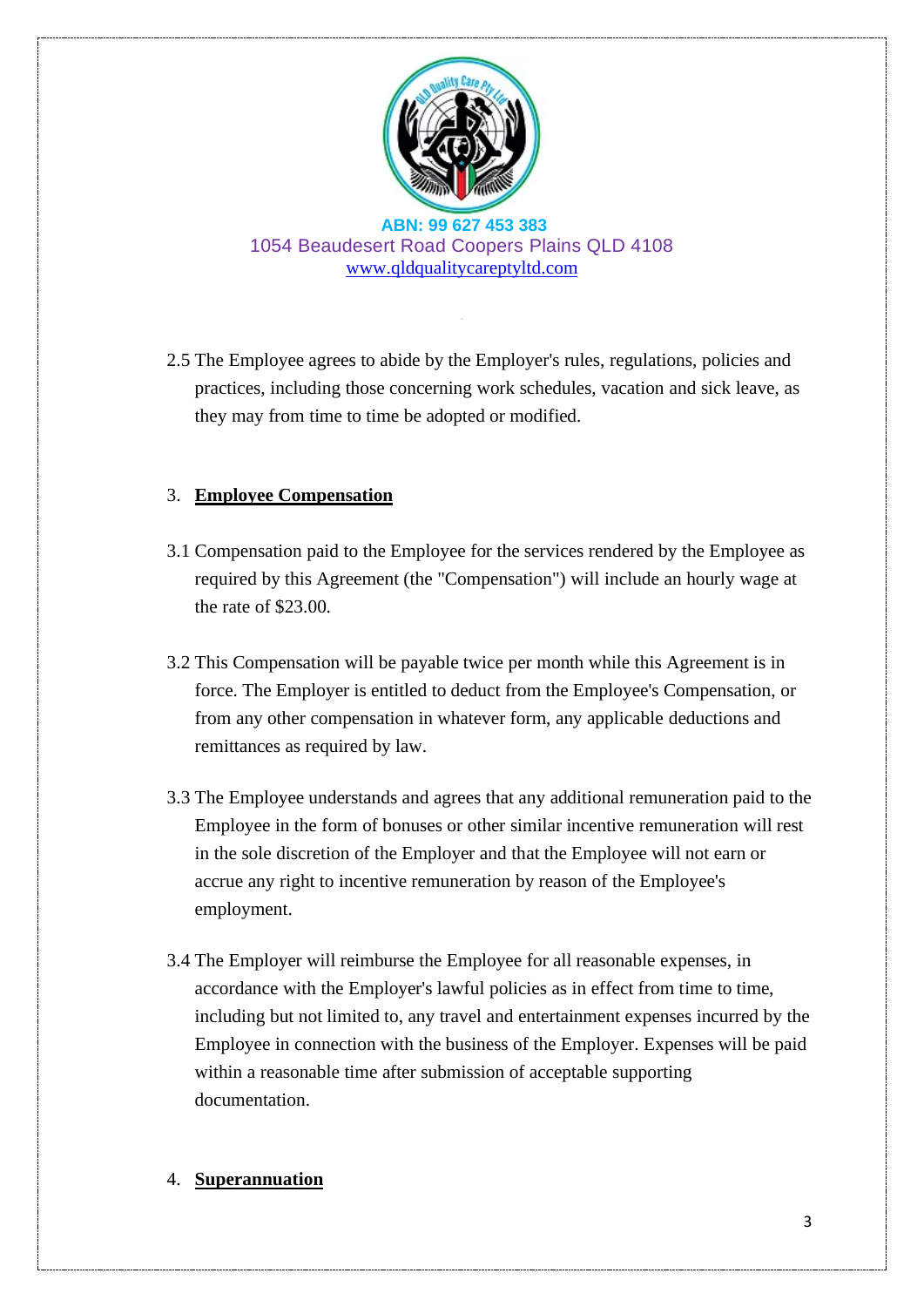

4.1 If the Employee qualifies under the relevant legislation or under an award, the Employer will pay an amount as required by legislation or any relevant award into a complying superannuation fund or retirement savings account. The Employer will make such contributions at least once every quarter and will provide the Employee with written details of such contributions at least once every quarter.

### 5. **Place of Work**

5.1 The Employee's primary place of work will be at the following location: 1054 Beaudesert Road Coopers Plains QLD 4108

### 0. **Time of Work**

- 6.1 The Employee's normal hours of work, including breaks, ("Normal Hours of Work") are as follows: \_\_\_\_38 hours per week or depend
- 6.2 However, the Employee will, on receiving reasonable notice from the Employer, work additional hours and/or hours outside of the Employee's Normal Hours of Work as deemed necessary by the Employer to meet the business needs of the Employer.

### **1. Direct Deposit**

The employee will notify the employer of her bank details to enable swift deposit of her salary.

Bank Account is held: Suncorp

\_\_\_\_\_\_\_\_\_\_\_\_\_\_\_\_\_\_\_\_\_\_\_\_\_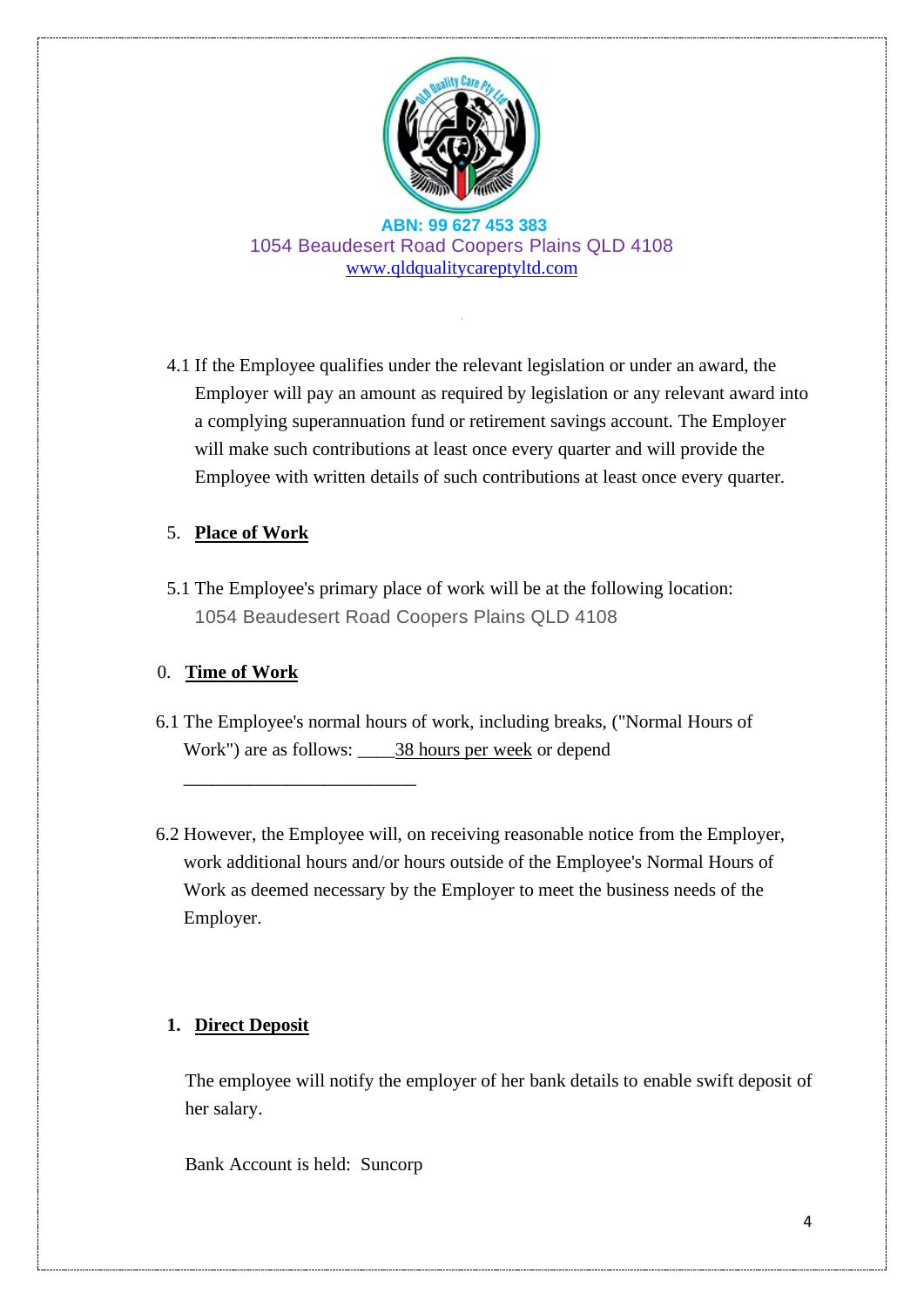

Consent to the account: sign …………………….Date……./……/…….

# 2. **Employee Benefits**

- 8.1 The Employee will be entitled to only those additional benefits that are currently available as described in the lawful provisions of the Employer's employment booklets, manuals, and policy documents or as required by law.
- 8.2 Employer discretionary benefits are subject to change, without compensation, upon the Employer providing the Employee with 60 days written notice of that change and providing that any change to those benefits is taken generally with respect to other employees and does not single out the Employee.

# 3. **Vacation**

- 9.1 The Employee will be entitled to two weeks of paid vacation each year during the term of this Agreement, or the amount of paid vacation as entitled by law, whichever is greater.
- 9.2 The times and dates for any vacation will be determined by mutual agreement between the Employer and the Employee.
- 9.3 Upon termination of employment, the Employer will compensate the Employee for any accrued but unused vacation.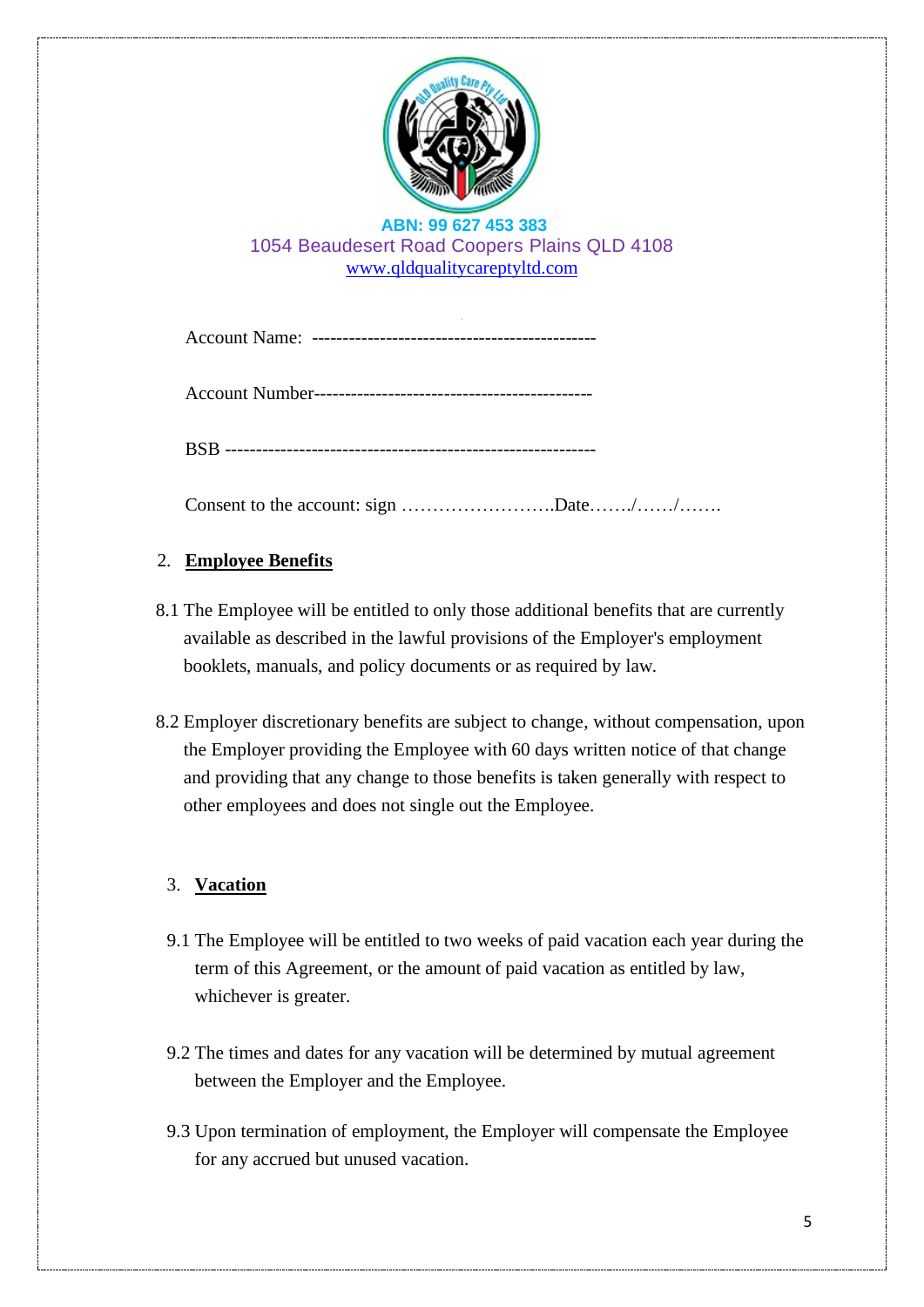

### **4. Other Leave and Minimum Conditions of Employment**

10.1 The Employee is entitled to long service leave, sick leave, bereavement leave, parental leave and paid public holidays in accordance with relevant legislation and awards in effect during the Employee's employment.

### 5. **Duty to Devote Full Time**

11.1 The Employee agrees to devote full-time efforts, as an employee of the Employer, to the employment duties and obligations as described in this Agreement.

# 6. **Conflict of Interest**

- 12.1 During the term of the Employee's active employment with the Employer, it is understood and agreed that any business opportunity relating to or similar to the Employer's actual or reasonably anticipated business opportunities (with the exception of personal investments in less than 5% of the equity of a business, investments in established family businesses, real estate, or investments in stocks and bonds traded on public stock exchanges) coming to the attention of the Employee, is an opportunity belonging to the Employer. Therefore, the Employee will advise the Employer of the opportunity and cannot pursue the opportunity, directly or indirectly, without the written consent of the Employer.
- 12.2 During the term of the Employee's active employment with the Employer, the Employee will not, directly or indirectly, engage or participate in any other business activities that the Employer, in its reasonable discretion, determines to be in conflict with the best interests of the Employer without the written consent of the Employer.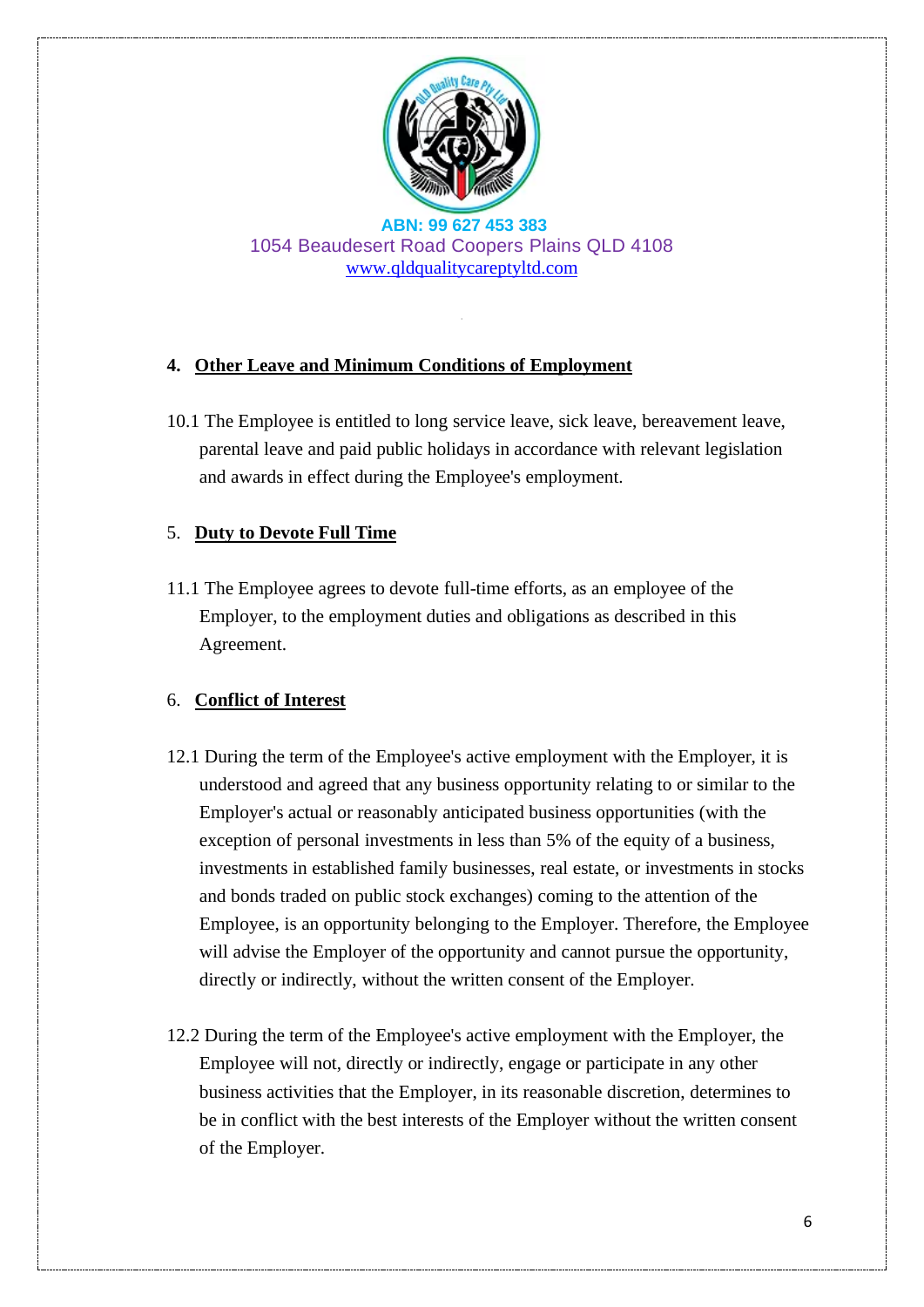

# 7. **Contract Binding Authority**

13.1 Notwithstanding any other term or condition expressed or implied in this Agreement to the contrary, the Employee will not have the authority to enter into any contracts or commitments for or on the behalf of the Employer without first obtaining the express written consent of the Employer.

### 8. **Termination Due to Discontinuance of Business**

14.1 Notwithstanding any other term or condition expressed or implied in this Agreement, in the event that the Employer will discontinue operating its business at the location where the Employee is employed, then, at the Employer's sole option, and as permitted by law, this Agreement will terminate as of the last day of the month in which the Employer ceases operations at such location with the same force and effect as if such last day of the month were originally set as the Termination Date of this Agreement.

### 9. **Termination of Employment**

- 15.1 Where there is just cause for termination, the Employer may terminate the Employee's employment without notice, as permitted by law.
- 15.2 The Employee and the Employer agree that reasonable and sufficient notice of termination of employment by the Employer is the greater of one (1) week or any minimum notice required by law.
- 15.3 If the Employee wishes to terminate this employment with the Employer, the Employee will provide the Employer with the greater of one (1) week and the minimum required by law. As an alternative, if the Employee co-operates with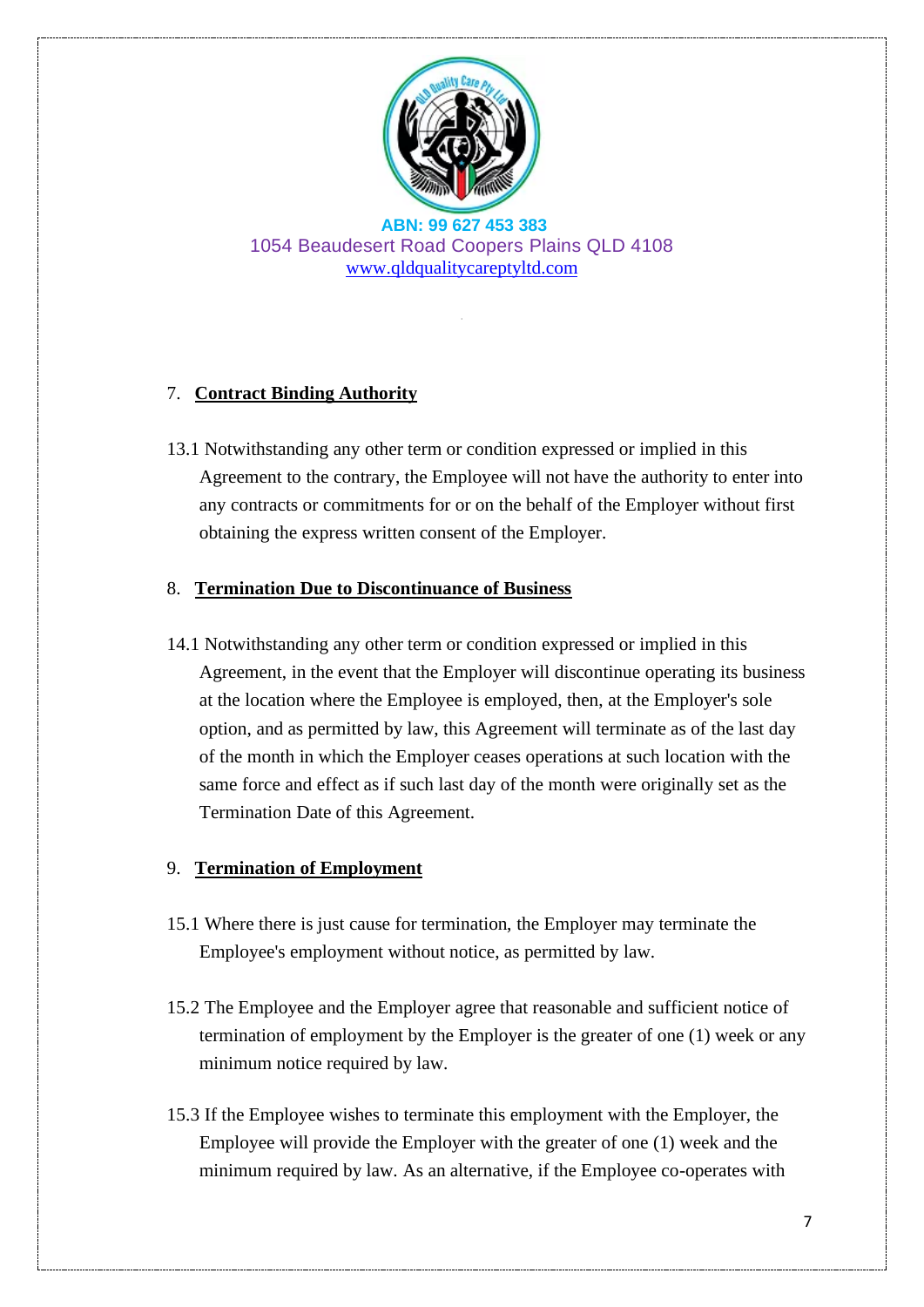

the training and development of a replacement, then sufficient notice is given if it is sufficient notice to allow the Employer to find and train the replacement.

- 15.4 The Termination Date specified by either the Employee or the Employer may expire on any day of the month and upon the Termination Date the Employer will forthwith pay to the Employee any outstanding portion of the compensation including any accrued vacation and banked time, if any, calculated to the Termination Date.
- 15.5 Once notice has been given by either party for any reason, the Employee and the Employer agree to execute their duties and obligations under this Agreement diligently and in good faith through to the end of the notice period. The Employer may not make any changes to compensation or any other term or condition of this Agreement between the time termination notice is given through to the end of the notice period.

#### 10. **Remedies**

16.1 In the event of a breach or threatened breach by the Employee of any of the provisions of this Agreement, the Employee agrees that the Employer is entitled to a permanent injunction, in addition to and not in limitation of any other rights and remedies available to the Employer at law or in equity, in order to prevent or restrain any such breach by the Employee or by the Employee's partners, agents, representatives, servants, employees, and/or any and all persons directly or indirectly acting for or with the Employee.

### 17 **Severability**

17.1 The Employer and the Employee acknowledge that this Agreement is reasonable, valid and enforceable. However, if any term, covenant, condition or provision of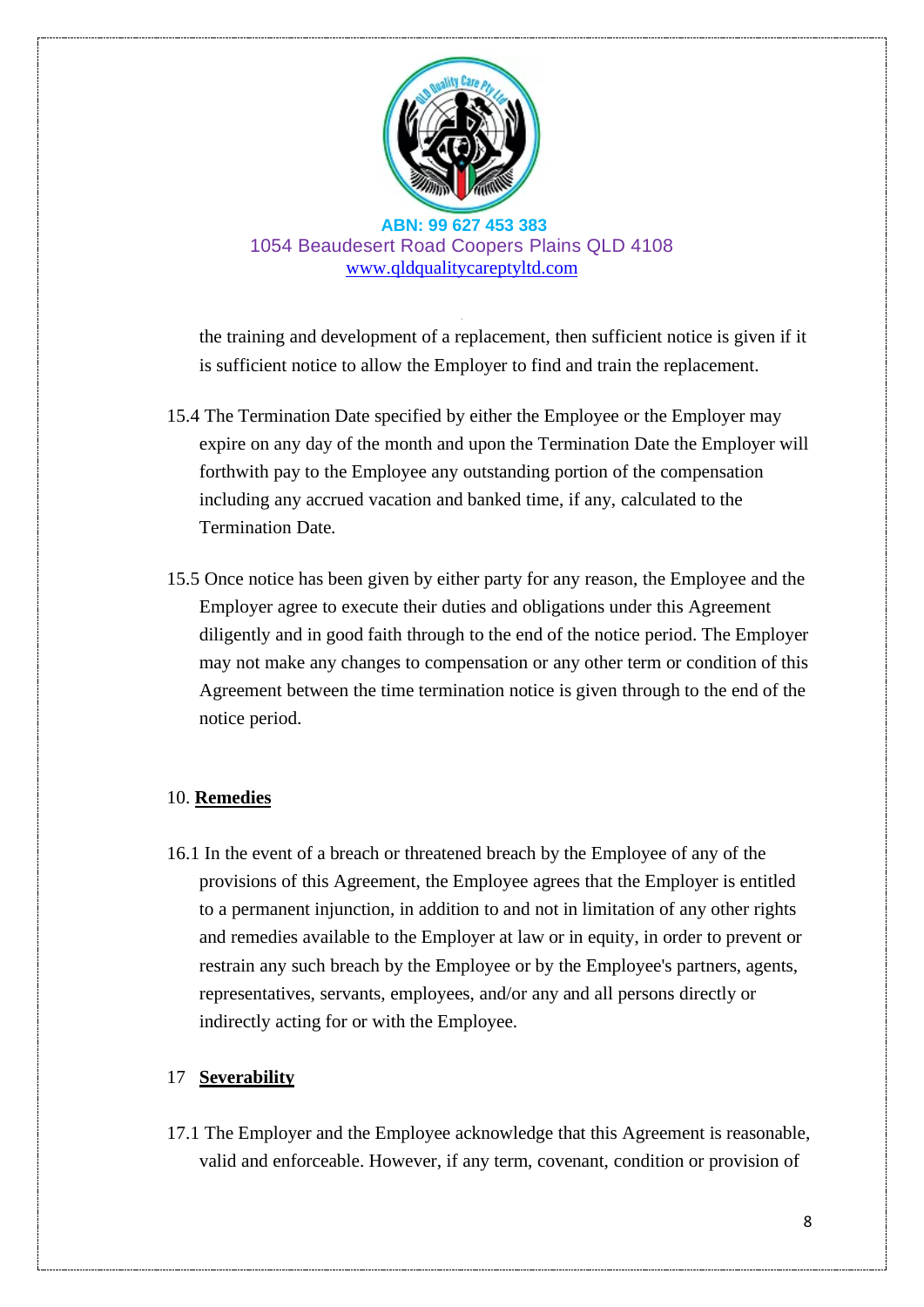

this Agreement is held by a court of competent jurisdiction to be invalid, void or unenforceable, it is the parties' intent that such provision be changed in scope by the court only to the extent deemed necessary by that court to render the provision reasonable and enforceable and the remainder of the provisions of this Agreement will in no way be affected, impaired or invalidated as a result.

#### 18 **Notices**

18.1 Any notices, deliveries, requests, demands or other communications required here will be deemed to be completed when hand-delivered, delivered by agent, or seven (7) days after being placed in the post, postage prepaid, to the parties at the following addresses or as the parties may later designate in writing:

### • **Employer:**

| Name:            | <b>Qld Quality Care Pty Lty</b>              |  |  |  |  |  |  |
|------------------|----------------------------------------------|--|--|--|--|--|--|
| Address:         | 1054 Beaudesert Road Coopers Plains QLD 4108 |  |  |  |  |  |  |
| Fax:             | N/A                                          |  |  |  |  |  |  |
| Email:           | $q$ ldqualitycare@gmail.com                  |  |  |  |  |  |  |
| <b>Employee:</b> |                                              |  |  |  |  |  |  |
| Name:            | Mary Gideon                                  |  |  |  |  |  |  |
|                  |                                              |  |  |  |  |  |  |

| Address: | 1054 Beaudesert Road Coopers Plains QLD 4108 |  |  |  |
|----------|----------------------------------------------|--|--|--|
|          |                                              |  |  |  |

Fax: \_\_\_\_\_\_\_\_\_\_\_\_\_\_\_\_\_\_\_\_\_\_\_\_\_\_\_\_\_\_\_\_\_\_\_\_\_\_\_\_\_\_\_\_

Email: qldqualitycare@gmail.com

#### **19. Modification of Agreement**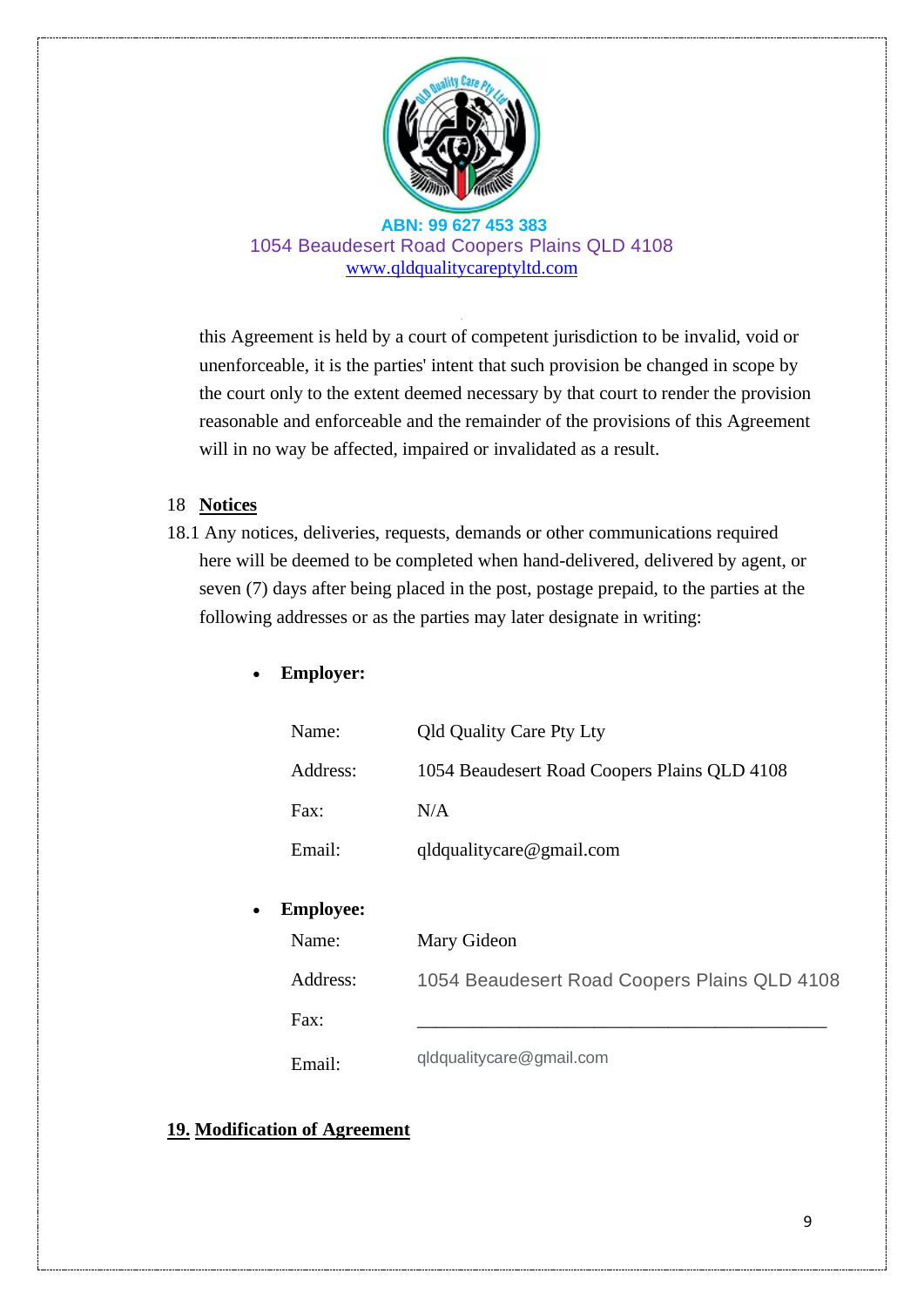

19.1 Any amendment or modification of this Agreement or additional obligation assumed by either party in connection with this Agreement will only be binding if evidenced in writing signed by each party or an authorised representative of each party.

# **20. Governing Law**

20.1 This Agreement will be construed in accordance with and governed by the laws of the state of Queensland.

# **21. Definitions**

- 21.1 For the purpose of this Agreement the following definitions will apply:
	- a. 'Termination Date' means the date specified in this Agreement or in a subsequent notice by either the Employee or the Employer to be the last day of employment under this Agreement. The parties acknowledge that various provisions of this Agreement will survive the Termination Date.

### **22. General Provisions**

- 22.1 Time is of the essence in this Agreement.
- 22.2 Headings are inserted for the convenience of the parties only and are not to be considered when interpreting this Agreement. Words in the singular mean and include the plural and vice versa. Words in the masculine mean and include the feminine and vice versa.
- 22.3 No failure or delay by either party to this Agreement in exercising any power, right or privilege provided in this Agreement will operate as a waiver, nor will any single or partial exercise of such rights, powers or privileges preclude any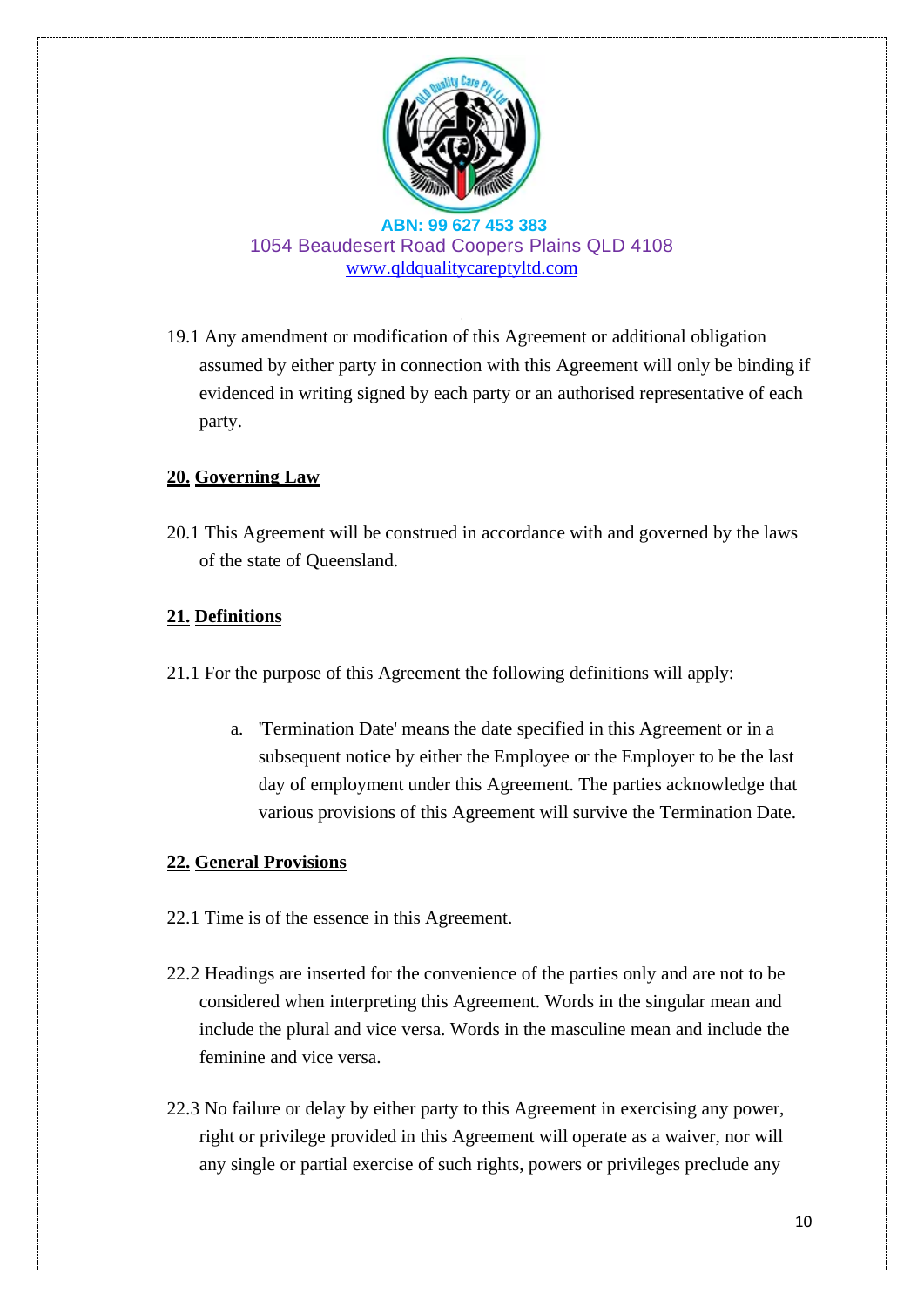

further exercise of them or the exercise of any other right, power or privilege provided in this Agreement.

- 22.4 This Agreement will inure to the benefit of and be binding upon the respective heirs, executors, administrators, successors and assigns, as the case may be, of the Employer and the Employee.
- 22.5 This Agreement may be executed in counterparts. Facsimile signatures are binding and are considered to be original signatures.
- 22.6 If, at the time of execution of this Agreement, there is a pre-existing employment agreement still in effect between the parties to this Agreement, then in consideration of and as a condition of the parties entering into this Agreement and other valuable consideration, the receipt and sufficiency of which consideration is acknowledged, this Agreement will supersede any and all pre-existing employment agreements between the Employer and the Employee. Any duties, obligations and liabilities still in effect from any pre-existing employment agreement are void and no longer enforceable after execution of this Agreement.
- 22.7 This Agreement constitutes the entire agreement between the parties and there are no further items or provisions, either oral or written. The parties to this Agreement stipulate that neither of them has made any representations with respect to the subject matter of this Agreement except such representations as are specifically set forth in this Agreement.

IN WITNESS WHEREOF, the parties have duly affixed their signatures under hand and seal on this  $\frac{1}{\sqrt{2\pi}} \frac{1}{\sqrt{2\pi}} \frac{1}{\sqrt{2\pi}}$ 

### **EMPLOYER:**

Qld Quality Care Pty Ltd

\_\_\_\_\_\_\_\_\_\_\_\_\_\_\_\_\_\_\_\_\_\_\_\_\_\_\_\_\_\_